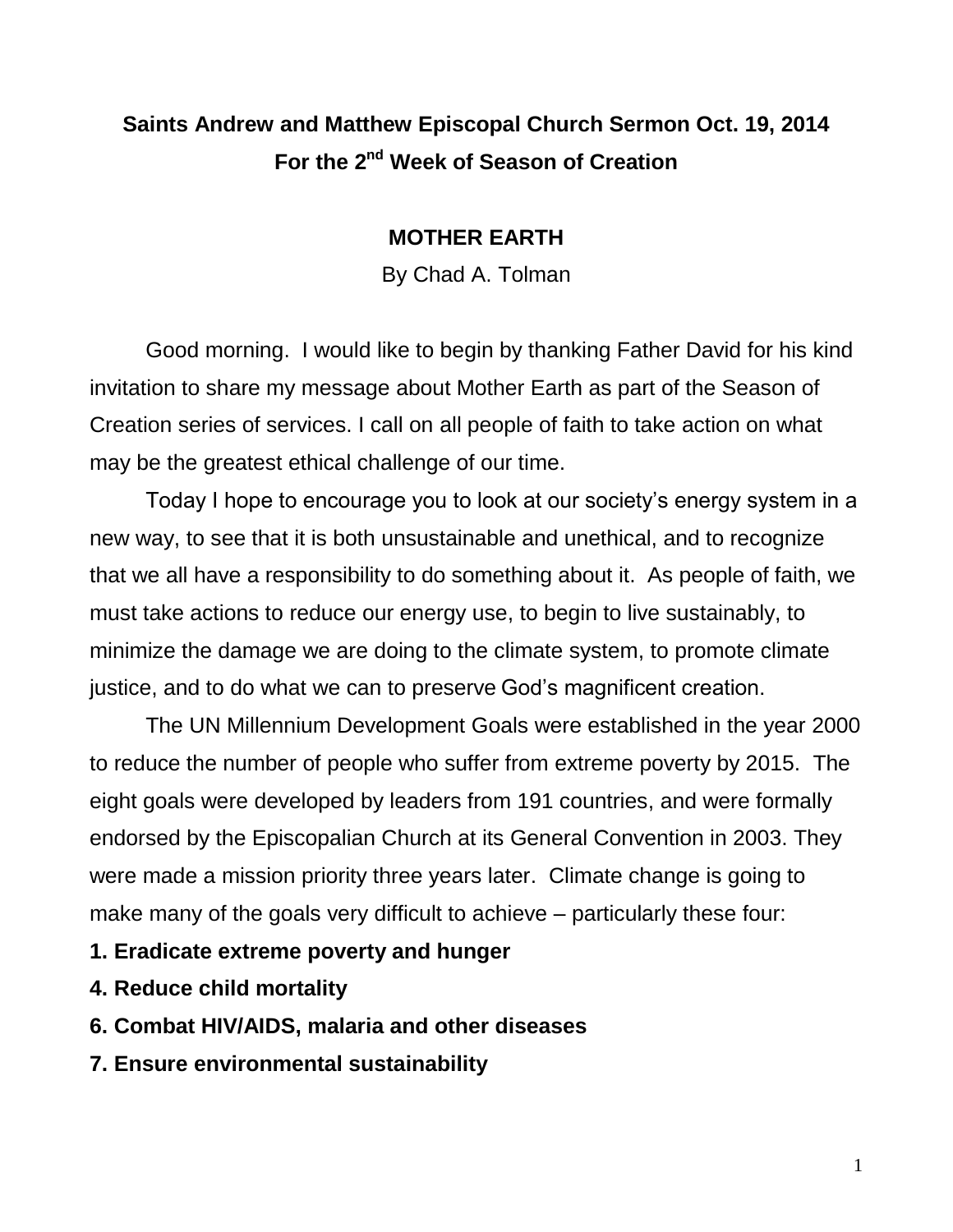Before I discuss why they will be difficult, I'ld like you to understand some of the basic science behind climate change – sometimes called global warming. The warming I'm talking about is the change in global average surface temperature on land and sea that has occurred since the beginning of the Industrial Revolution. That's when we first started burning lots of coal, and later oil and natural gas, to drive our steam engines, heat our homes, power our vehicles, and generate electricity at our power plants. These three fuels are called fossil fuels because they're from plants and animals that lived tens to hundreds of millions of years ago, when plants and sunlight converted carbon dioxide and water into organic chemicals. Burning those fossil fuels has released that stored energy to provide the conveniences and labor-saving devices of modern industrial societies, but it has also released the stored carbon - back into the atmosphere as carbon dioxide. Measurements show that its concentration is now more than 40% higher than it was in 1750, and that humans are emitting more into the atmosphere every year. So far we have increased the global average temperature by about 1.5° F, and can already see more flooding, droughts, wildfires and stronger storms, If we continue businessas-usual, we could increase the concentration by 2100 to two or three times what it is now, and increase the temperature by 10 $^{\circ}$  or 11 $^{\circ}$  F – temperatures the earth has not seen for 56 million years, at a time when there were no polar ice caps, and sea levels were 250 feet higher than they are now.

So why does adding carbon dioxide to the atmosphere make the earth's surface warmer? The earth's temperature is determined mostly by three factors: 1) the intensity of the radiation coming from the sun, 2) the fraction of that radiation that is absorbed versus being reflected back into space, and 3) the concentrations of greenhouse gases, like carbon dioxide. While the sun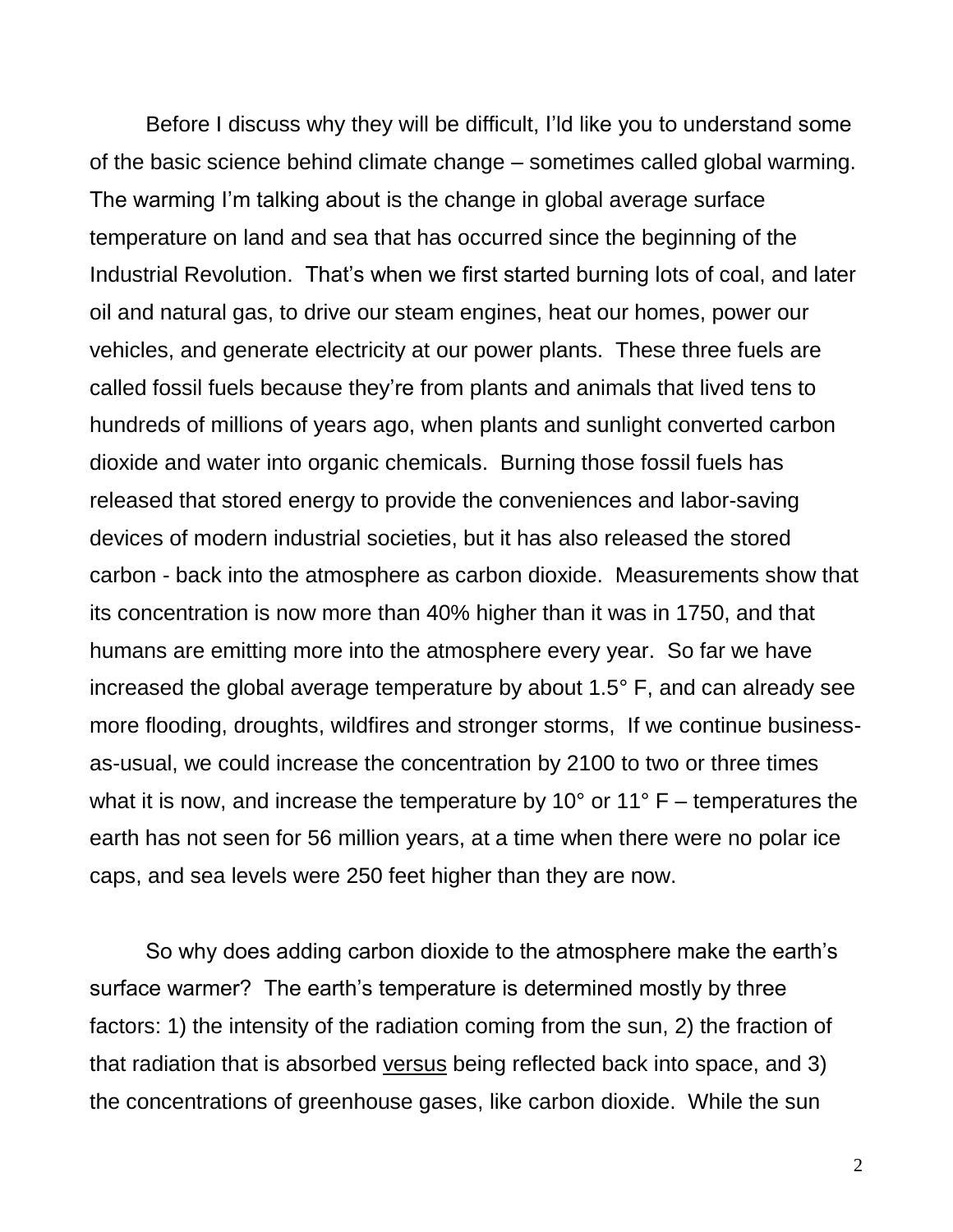does gradually emit more radiation as it ages, and a larger fraction of the sun's radiation is absorbed as the areas covered by ice and snow decrease, the major cause of warming is the increase in concentrations of greenhouse gases. These gases are colorless and let visible light pass straight through the atmosphere, but absorb longer wavelength infrared radiation coming up from the earth and impede its escape into space. The extra energy has to go somewhere, so it warms the earth's surface, melts ice and snow, drives stronger storms, and evaporates more water. More evaporation causes droughts in some areas, like California, and floods because of heavy rainfall in others, like Southbridge here in Wilmington.

Carbon dioxide does something else besides adding energy to the earth system; part of it dissolves in the oceans, making them more acidic. Carbon dioxide dissolved in the coke in a freshly opened can is what gives it a sparkly taste. Too much dissolved in the oceans, however, can interfere with the formation of the calcium carbonate needed for the shells of shellfish, the structures of coral reefs, and the skeletons of the phytoplankton at the base of the oceans' food chain. This happened 56 million years ago when the concentration of carbon dioxide in the oceans got so high that there was an oceanic extinction event that can be seen in the fossil record. Geologists call it the Paleocene-Eocene Thermal Maximum. At that time there was enough carbon dioxide in the atmosphere to raise earth's surface temperature by 10° or  $11^{\circ}$  F.

So now let's go back to the Millennium Development Goals and see how they might be impacted by climate change. In terms of eradicating extreme poverty and hunger, the 1<sup>st</sup> Goal, floods, droughts, the spread of insect pests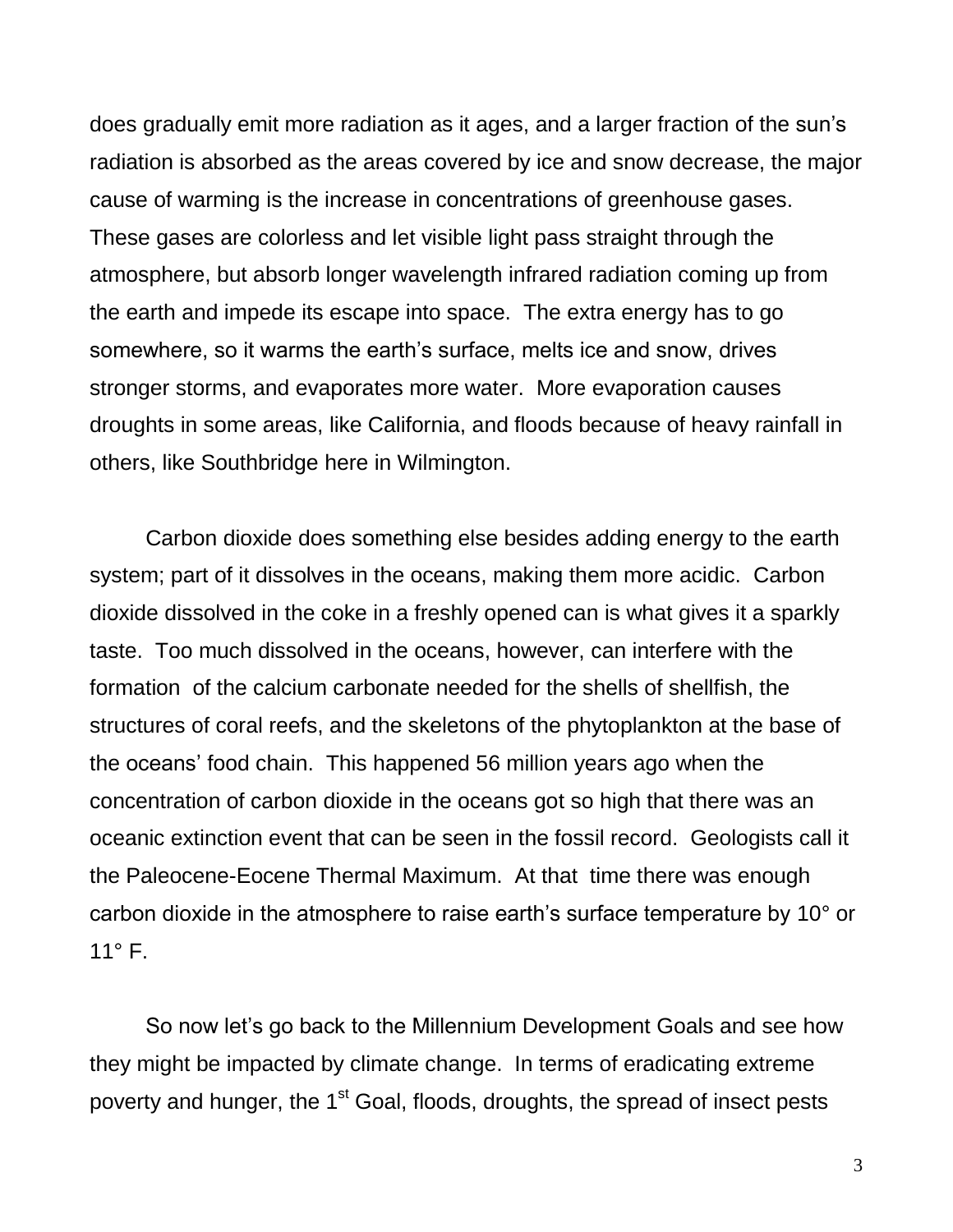and ocean acidification will make it more difficult to end poverty and produce the food necessary to feed earth's growing population. Hunger, poverty, armed conflict and growing refugee populations will make it more difficult to reduce child mortality. Increasing temperatures lead to the spread of mosquitoes, ticks and other disease-carrying insects to higher elevations and more northern latitudes – spreading malaria, dengue fever and Lyme disease. Conflicts over food, water and energy supplies are increasing as the climate changes; Al Gore and the Intergovernmental Panel on Climate Change each received a Nobel Peace Prize for their work on climate change. Environmental sustainability becomes more difficult to achieve as fossil fuels are extracted and moved across environmentally sensitive areas. Examples are mining Alberta tar sands and moving the crude oil by the proposed Keystone XL pipeline to the Gulf Coast for refining, fracking for oil and gas in the Bakken formation in North Dakota and bringing it to Delaware City by rail, and drilling for oil and gas in the Arctic in areas once covered by sea ice, and shipping it south.

The UN World Commission on Environment and Development defined **"sustainable development"** as **"meeting the needs of the present without compromising the ability of future generations to meet their own needs."**

The burning of fossil fuels—coal, oil and natural gas—provides most of the energy used by modern industrial societies, but it is not sustainable--for two reasons. First, fossil fuels are a finite resource, formed over hundreds of millions of years. Once they are gone, they are gone forever. They are being burned at an ever-increasing rate as populations grow and as people around the world want the same things we have. And second, by burning these carbonbased fuels we are increasing the concentration of carbon dioxide in the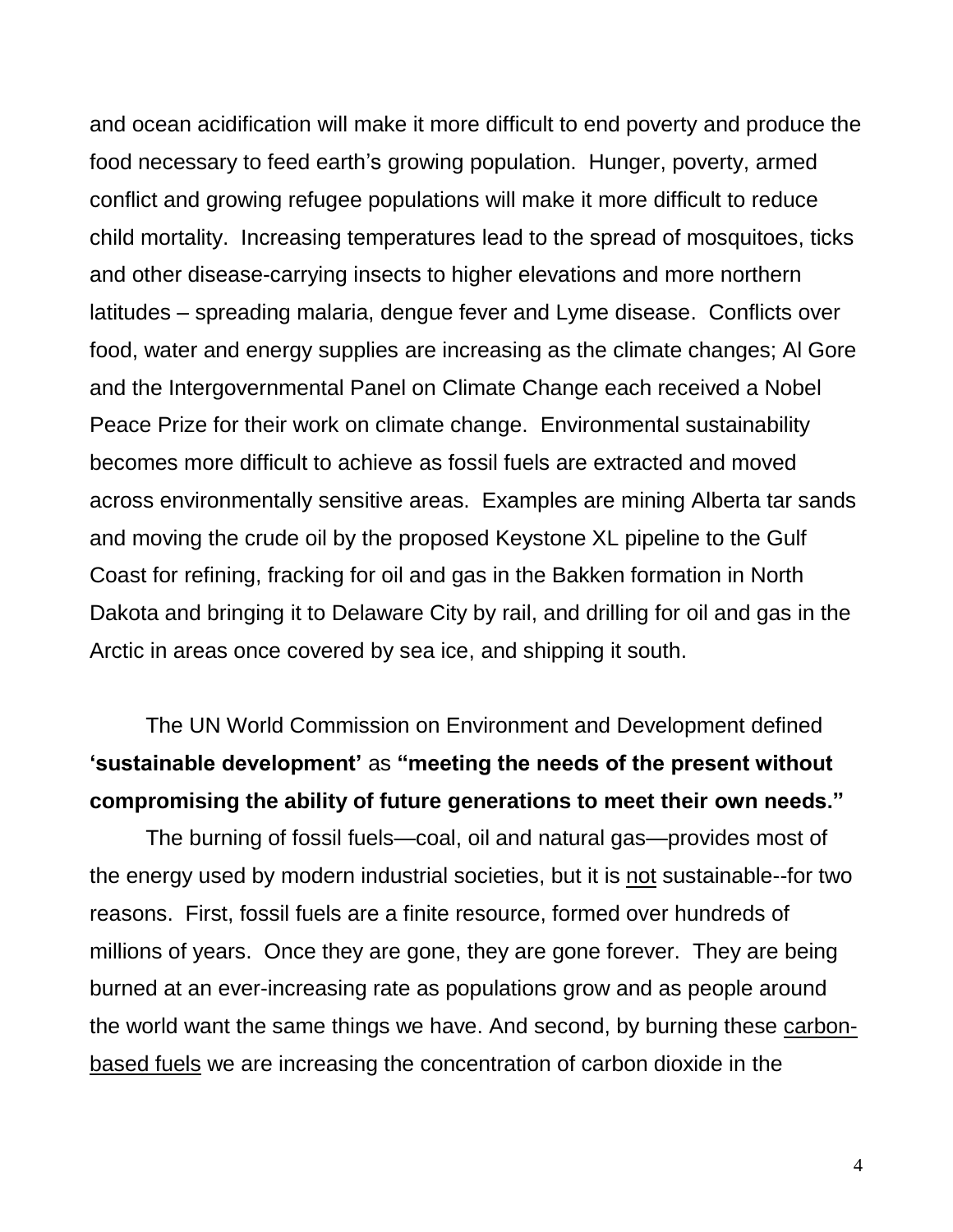atmosphere and changing earth's climate - in ways that we don't totally understand, and at rates that we don't seem be be able to control.

And here is where climate justice comes in. Most of the emissions that damage our health and our climate come from the wealthy, while most of the suffering is borne by those who are least responsible: the poor, the elderly, the very young, and those not yet born in future generations.

So what can we do? You've heard the bad news. What is there to provide hope?

Before I give you some of my thoughts, I ask each of you to look deep within your own heart, and ask yourself: **What does God ask of me? Does He expect me to help protect and preserve his Creation for our children and grandchildren, and for generations still to come? And what should I do for the least of these, my brothers and sisters, who are already suffering because of what I have unwittingly done?**

Consider the following:

- Become informed. A good place to start is a list of recommended reading I can provide. You can also subscribe to *Climate Change News*, an electronic newsletter that I write each month to keep people informed on energy and climate change science, public policy, public opinion and ethics.
- Know how much carbon your family emits each year, and set a goal of reducing your carbon emissions by 20%. You can find a lot of good ideas in a book tltled, **Cooler Smarter – Practical Steps for Low-Carbon Living** from the Union of Concerned Scientists UCS).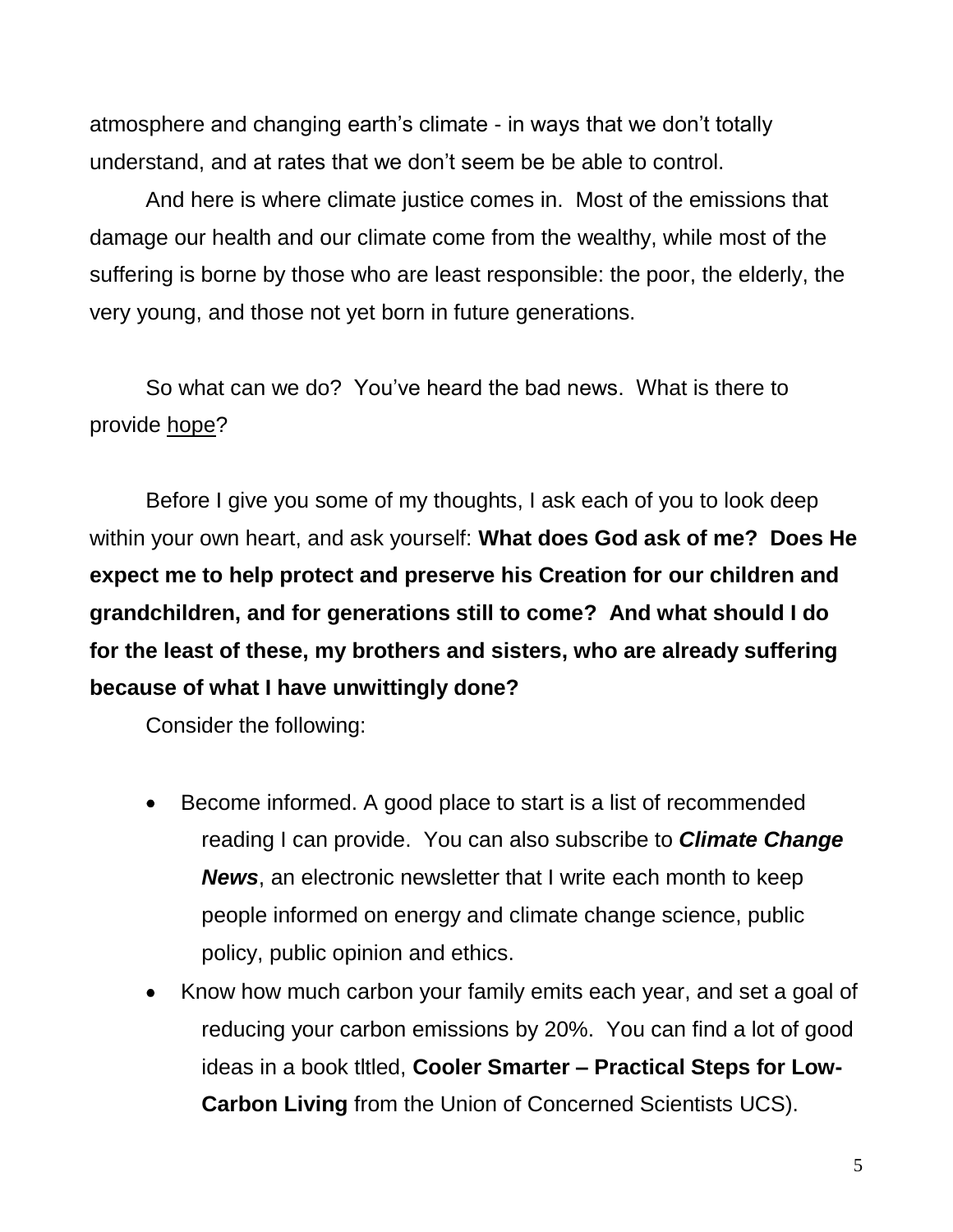- Give time and support to an organization working on climate change. One of these is the New Castle County Congregations (NC3) of Delaware Interfaith Power and Light. We would like to have a representative and an alternate from SsAMS come to our meetings held every other month. You might want to form a group in this church of those interested in saving money, reducing emissions, and promoting climate justice. Other good organizations are the LWV, the Sierra Club, the Delaware Nature Society and the UCS.
- Write and talk to your legislators and government officials at the city, county, state, and federal levels. Let them know you care about energy and the environment, and that you expect them to take thoughtful action.

I have six grandchildren, ranging in age from 3 to 21. I really worry about what kind of a world we will leave them. The thing that gives me hope, is that I know we don't have to continue down this path of the unsustainable, and ultimately immoral, burning of fossil fuels and the climate change, suffering and destruction of the Mother Earth that it produces. I know that by working together, we can make a difference. We can help both preserve God's Creation and build a world of environmental justice, where the more fortunate care about and protect the poor, the weak, and generations yet unborn.

I would like to close with a reading from [Matthew 25:35-40](https://www.biblegateway.com/passage/?search=Matthew%2025:35-40) :

**35** For I was hungry and you gave me something to eat, I was thirsty and you gave me something to drink, I was a stranger and you invited me in,